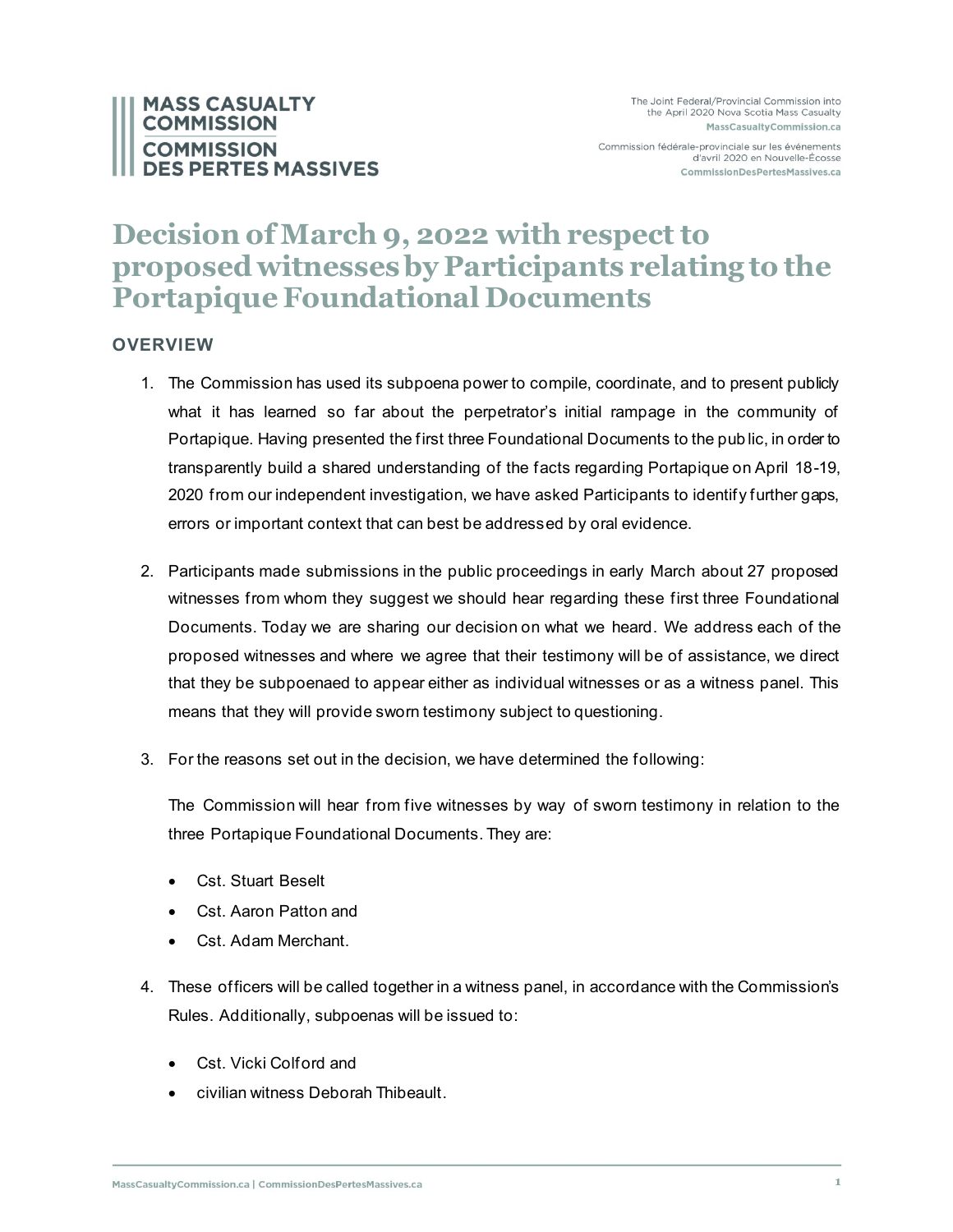- 5. The Commission will hear from five witnesses during the time set aside to present the information included in the Foundational Document about the command post, operational communications centre and command decisions (the "Command Decisions Foundational Document") currently scheduled for the second half of May. They are:
	- S/Sgt. Steve Halliday
	- S/Sgt. Brian Rehill
	- S/Sgt Addie MacCallum
	- Sgt. Andy O'Brien and
	- S/Sgt. Jeff West.
- 6. The Commission expects to hear from four witnesses at a later date to be determined:
	- Cst. Wayne Bent
	- Cst. Nathan Forrest
	- Cpl. Jared MacDonald and
	- Lisa Banfield.
- 7. Following the applications of Participant counsel, two witnesses who have information to provide the Commission have scheduled interviews. The transcripts of the interv iews will be shared with Participants and the issue of whether they should provide oral evidence can be revisited after that process is complete. These witnesses are:
	- Peter Griffon and
	- Bjorn Merzbach.
- 8. There are two witnesses who may have specific additional information to provide the Commission and we direct that this further information be requested from:
	- Cst. Chris Grund and
	- Donnalee Williston.
- 9. Applications were made to hear from two witnesses who cannot be subpoenaed because they reside outside Canada. We direct our investigators to continue to attempt to collect information from:
	- Sean Conlogue and
	- Angel Patterson.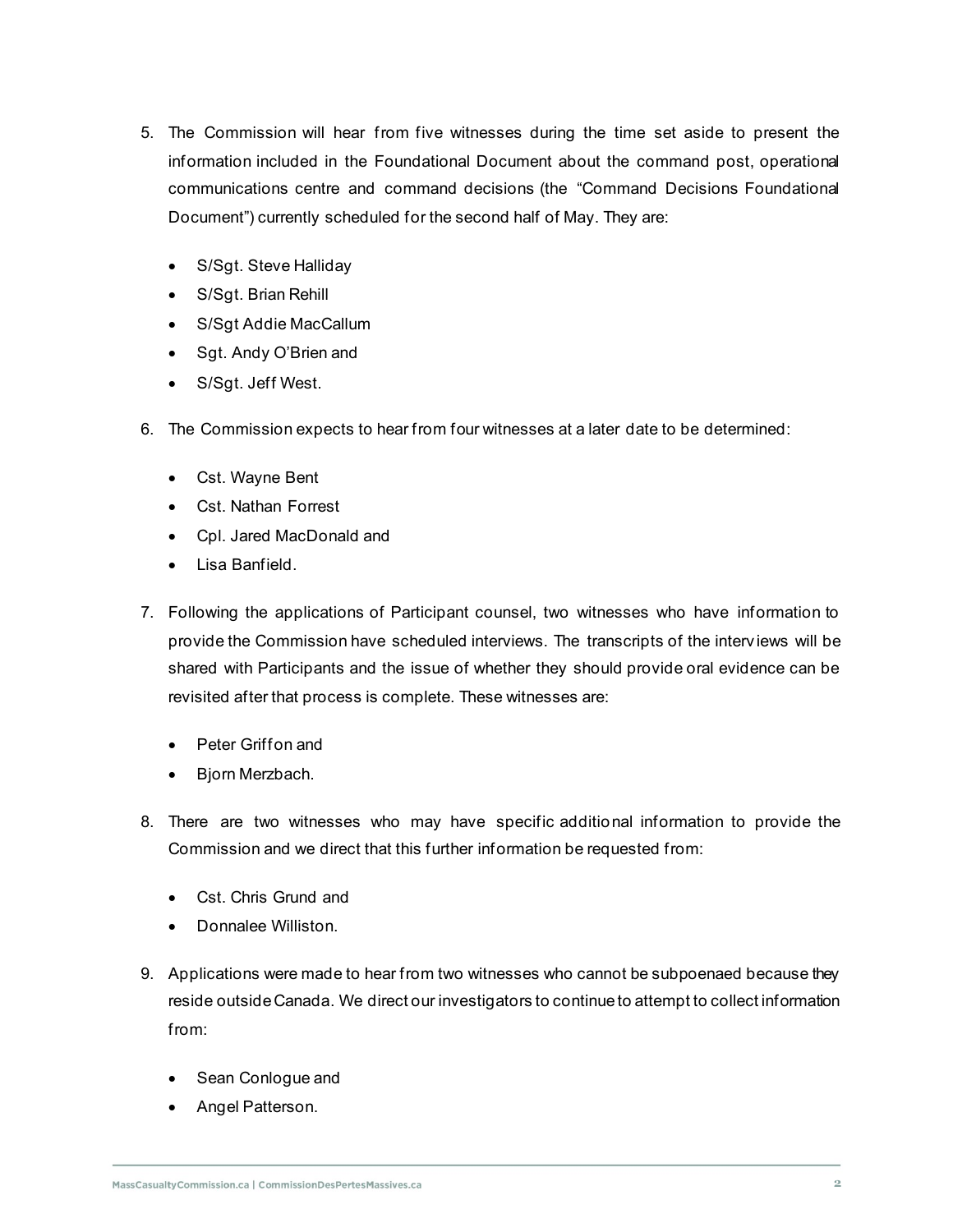- 10. We have decided that there are two witnesses from whom at this time the Commission does not require further information. They are:
	- David Faulkner and
	- Cst. Dave Lilly.
- 11. The Commission has determined that the following witnesses need not be called to provide oral evidence with regard to the three Portapique Foundational Documents, but the Commission will revisit the need for their oral evidence at a later date:
	- Brenda Forbes
	- Cst. Jeff MacFarlane
	- Cpl. Tim Mills and
	- Cpl. Dion Sutton.
- 12. A telecommunication engineer retained by the Commission is currently providing information about cell phone location data. Once the sworn affidavit is complete, we will assess whether further evidence is required.
- 13. Additionally, while not the subject of applications from Participant counsel, the Commission has determined it will hear from the following institutional witnesses later in its proceedings:
	- Chief Supt. Chris Leather
	- Supt. Darren Campbell
	- Asst. Commissioner Lee Bergerman
	- Commissioner Brenda Lucki.
- 14. As we continue to share our understanding of the facts in further Foundational Documents and proceedings, we will also continue to provide opportunities for Participants to provide us with their input as to other witnesses from whom we should hear.

# **PROPOSED WITNESSES**

- 15. We offer some general comments before we turn to the reasons for our decision about the 27 witnesses currently proposed by various Participants as they relate to the first three Foundational Documents.
- 16. A great deal of the factual record will be established through the use of Foundational Documents. In addition to the three already presented, there are at least 27 more Foundational Documents to be presented to the public in the coming weeks and months. The Commission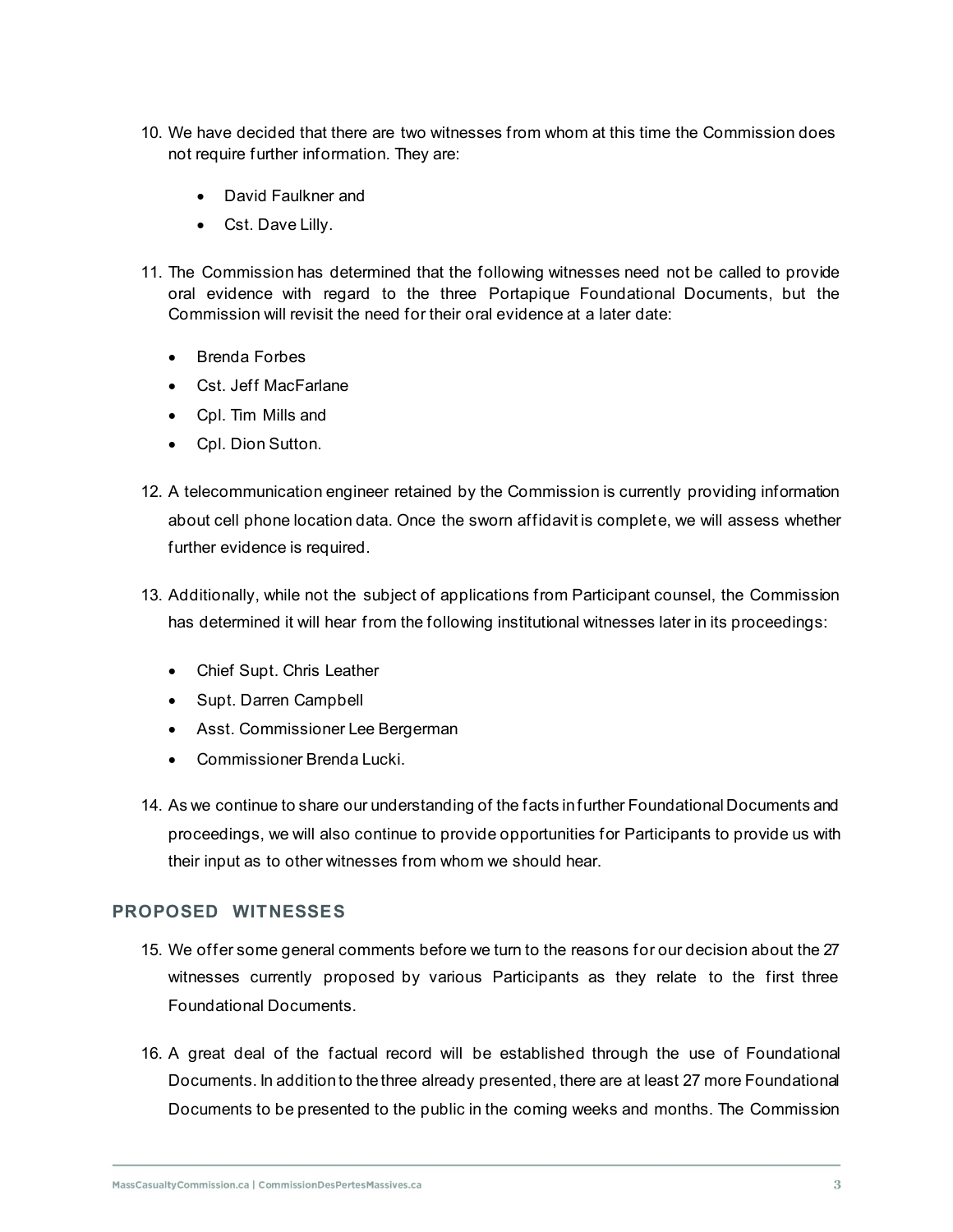wants to ensure that when witnesses are heard from there is a full and shared basis of information and evidence so that we can benefit from their testimony.

- 17. Additionally, we intend to hear oral evidence when it will add to the factual record in a meaningful way. Sometimes the best evidence about an event is provided by recorded, reliable sources such as radio transmission transcripts and 911 calls. Recollections two years after the fact by people who were under extreme stress at the time (and may still be experiencing the effects of trauma that impact the ability to recall clearly or fully or to testify at all) may not be better evidence than almost contemporaneous statements. However, creating space for hearing from people who were present who have now had the opportunity to reflect on their experience can provide important information on the lessons we may all learn from their experience in order to form the basis of recommendations that are pragmatic and implementable to help prevent such things in the future. That is why we will hear more witness testimony in later phases of this inquiry.
- 18. For some of the subpoenaed witnesses, we may have to consider applications for accommodation under Rule 43. If it becomes apparent that any of them are too unwell to appear, we will make every effort to offer accommodations and find a way to hear from them and have Participant and the Commission's questions answered.
- 19. If there are gaps or conflicting areas in the Foundational Documents, oral testimony may be of assistance. This decision deals with the current list of 27 proposed witnesses involves only the first three Foundational Documents with many more to come. This means there are additional witnesses from whom we may well want to hear, for example, in relation to the command decisions as well and public communications. Further, there may be questions that Participants want to ask some of the proposed witnesses that may arise from these additional Foundational Documents. However, in our process we determine witnesses on a rolling basis. We do this by inviting feedback from Participants on draft Foundational Documents and, once we have incorporated that feedback, identifying gaps, errors or areas requiring important contextual information that oral evidence can address.
- 20. Not all of the proposed witnesses are necessary to establish the facts about what happened in Portapique as the facts required by the Commission in pursuit and fulfillment of its mandate. The relevant Foundational Documents in minute by minute detail set out the facts as we know them to date. The Foundational Documents also provide links to the source material that was relied on in the Foundational Documents and disclosed by the Commission.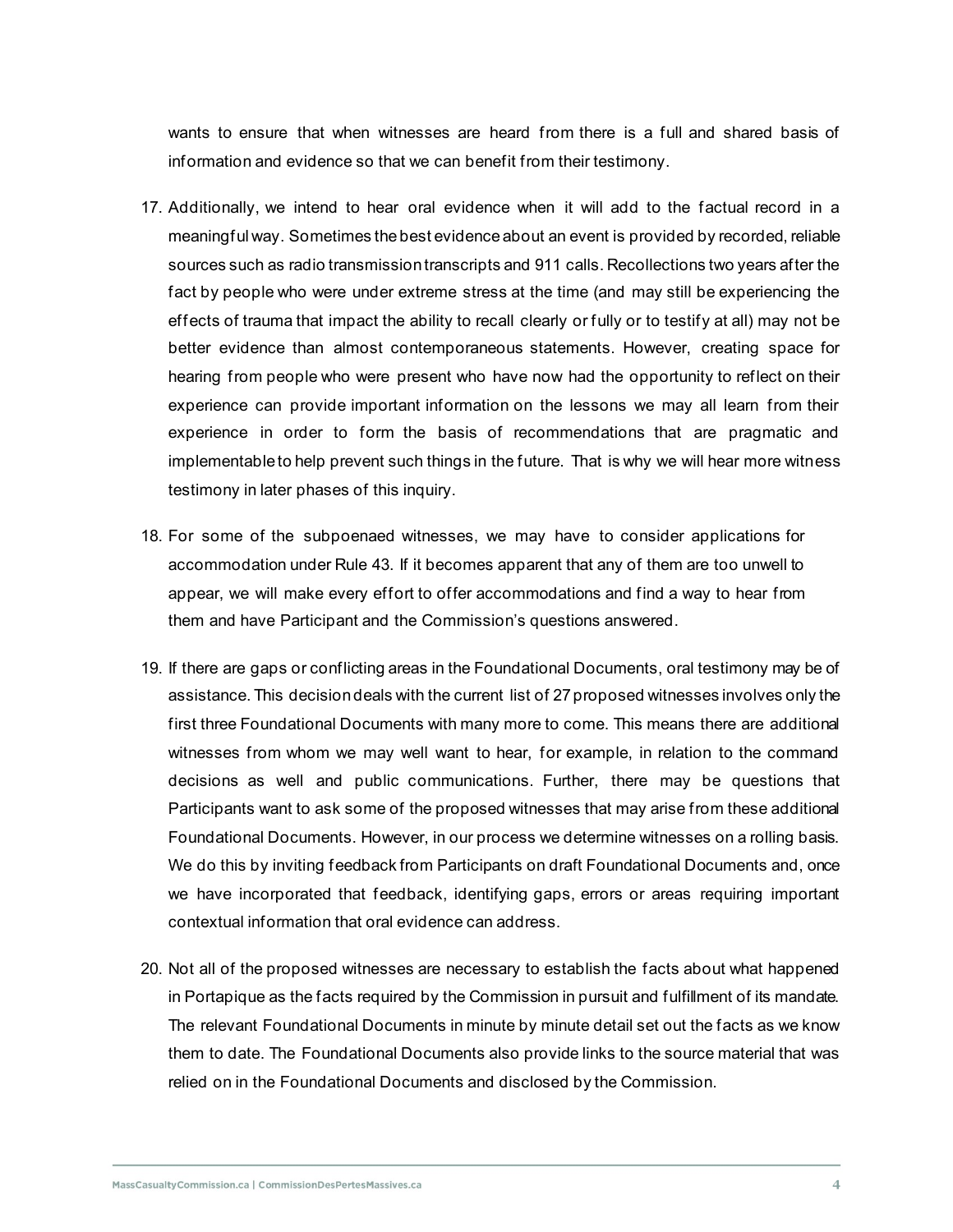- 21. Many of the gaps identified in the various submissions from Participants are either already addressed in the relevant source material, capable of being addressed in other ways, without the need of compelling the proposed witness to testify orally or better heard from in concert with future Foundational Documents. This latter scenario does not preclude questio ns being put to them on previous Foundational Documents if gaps or errors remain in the factual record at that point.
- 22. We can produce a full, comprehensive and effective final report without the need to call every witness for oral testimony. As Participant counsel has noted, the Commission is able to determine when and how best to hear from witnesses and that subpoenas are not the only way to get evidence. We will hear from people for different purposes over the course of the inquiry, in ways appropriate to the purpose.
- 23. We now turn to the proposed witnesses for the first three Foundational Documents, which we will categorize first as (a) civilian and then (b) first responder.

# **PROPOSED CIVILIAN WITNESSES**

#### *Lisa Banfield*

- 24. Lisa Banfield was the perpetrator's common law spouse at the time of the mass casualty. Counsel for the participant families did not have to convince us that Ms. Banfield has important evidence to give regarding the Portapique Foundational Documents. It has never been a matter of "if" the Commission wants to hear from Lisa Banfield but rather how and when we can best do so. She also has important evidence to give regarding the presentation of an upcoming Foundational Document dealing with the perpetrator's violence towards her and others.
- 25. Ms. Banfield is facing criminal charges, and to date she has declined the Commission's requests for interviews because of the legal jeopardy she faces. This week, through her counsel, she has agreed to meet with the Commission immediately. Therefore, we understand that she will meet with the Commission for the first of several interviews later this afternoon.
- 26. We anticipate that we will hear from her (under subpoena as with all other witnesses) to address remaining questions, or to provide important context, later in our process. As with any other witness, being heard from later in the process does not foreclose the opportunity to ask questions still outstanding at that point, including questions from the first three Foundational Documents we have already presented.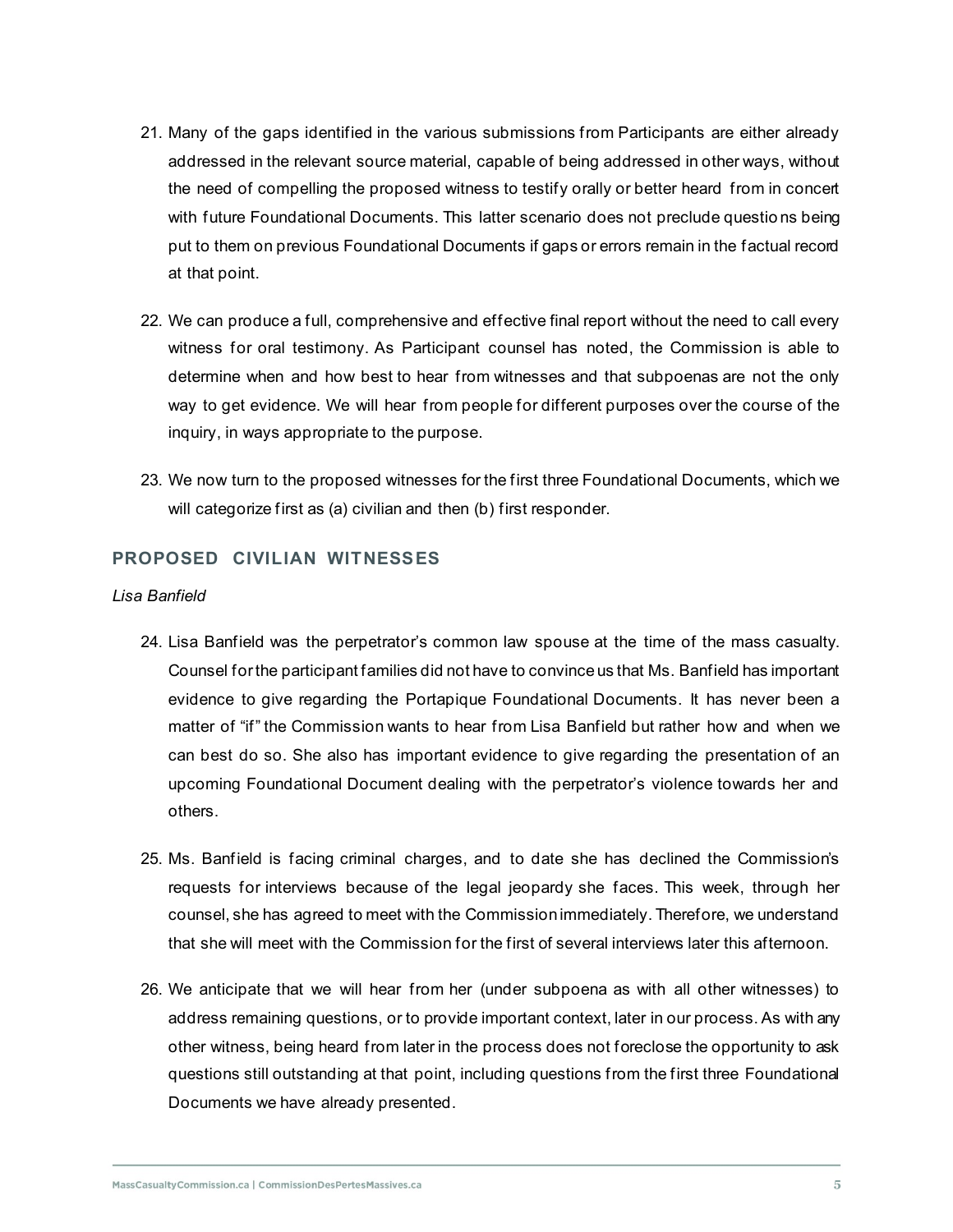## *Sean Conlogue and Angel Patterson*

- 27. Mr. Conlogue and Ms. Patterson live in the United States and are long-time friends of the perpetrator. Ms. Banfield, in three of her statements to the RCMP, reported that she and the perpetrator had a virtual social engagement with Mr. Conlogue and Ms. Patterson on the evening of April 18, 2020. Ms. Banfield left the call abruptly because she was upset by a comment made by Ms. Patterson. Shortly after this, the events of the mass casualty began to unfold.
- 28. Both the FBI and the Commission have interviewed only Sean Conlogue and the statements have been just recently shared with the Participants. The Commission is continuing to make attempts to locate Ms. Patterson. We cannot compel them to testify before us because our ability to subpoena extends only to witnesses within Canada. That said, should they cooperate, we would be pleased to collaborate with the Participants in order to have any pertinent followup questions answered.

## *David Faulkner*

29. Mr. Faulkner is a witness who drove out of Portapique on the night of April 18, 2020. He has provided an interview to the Commission. At this time, we are not persuaded that it is necessary to hear further from Mr. Faulkner in public proceedings. If additional information is required from him, we direct that it next be sought in a further interview.

# *Deborah Thibeault*

30. Ms. Thibeault is a resident of Portapique and a Participant in these proceedings. She has offered to provide relevant information regarding the gate to the "blueberry field ro ad" and the apparent discrepancy between her statement and that of Staff Sergeant Carroll about the condition of the barrier at the exit of the 'road'. We direct that a subpoena be issued. Commission counsel and counsel for Ms. Thibeault should make arrang ements for her to appear as an individual witness to provide sworn testimony to address her knowledge of this aspect of her statement when we resume proceedings in late March.

# *Peter Griffon*

31. Mr. Griffon had previously not accepted the Commission's invitations to be interviewed. He has recently been interviewed (March 5, 2022). Once the Commission has had the opportunity to review and share his statement with Participants, we will seek their feedback on whether they have remaining questions and reassess the need to hear from him in oral proceedings.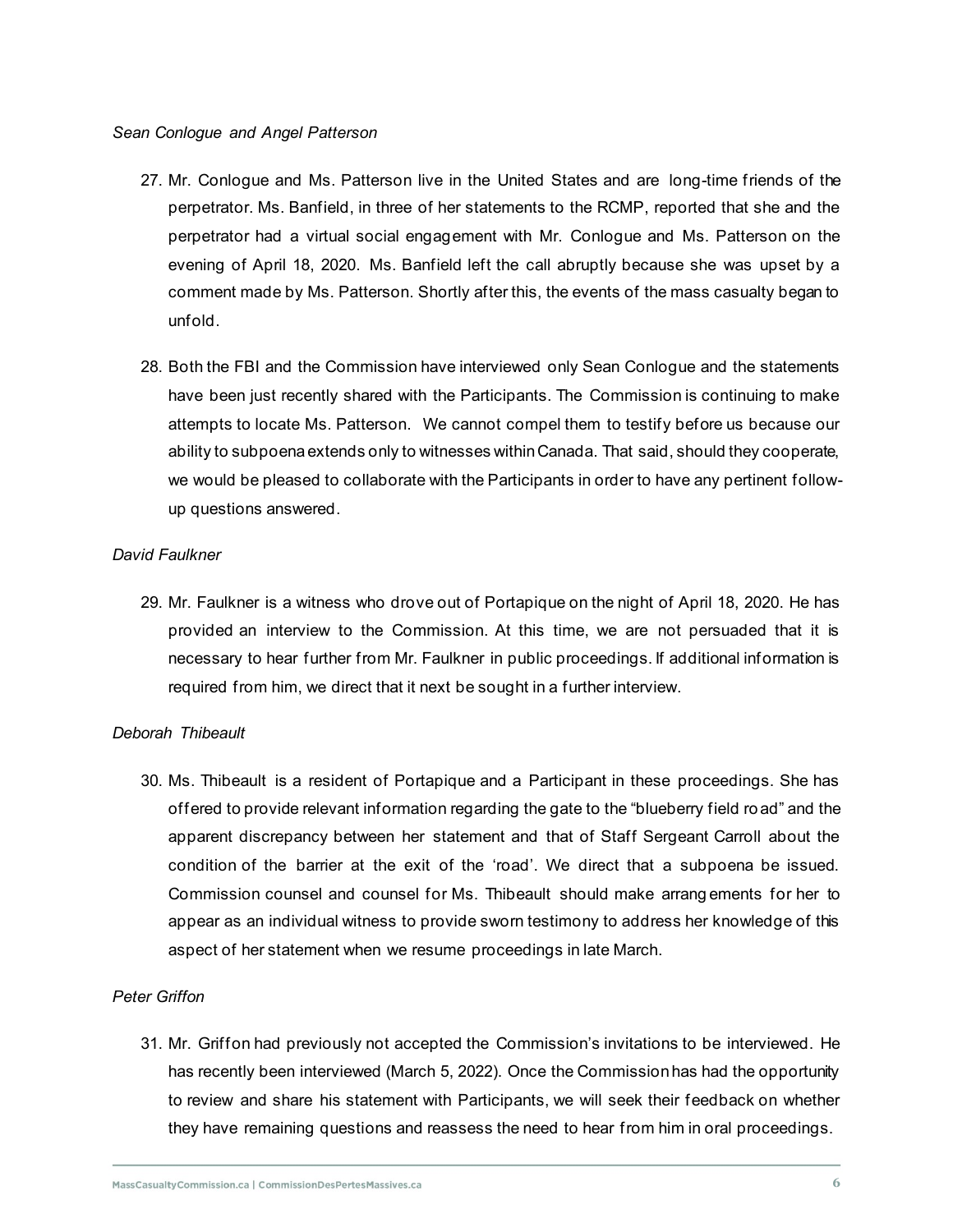## *Brenda Forbes*

32. Ms. Forbes has given interviews to the RCMP and to the Commission, which have been shared with Participants. Her information is relied on in two forthcoming Foundational Documents, one of which has been shared with Participants in draft form and another that will be shared soon. Once the draft Foundational Documents are revised based on Participant feedback and questions, we will assess the need to hear from her in oral proceedings. In any event, any further evidence she could offer beyond the interview already provided to the Commission is inextricably linked to the information contained in the two Foundational Documents: Perpetrator's Violence toward Common-law Spouse and Perpetrator's Violence toward Others. Therefore, any need for oral evidence from her will be assessed when those Foundational Documents are addressed, currently scheduled for July, 2022.

## *Bjorn Merzbach*

33. Mr. Merzbach has not been interviewed by the Commission, however, an interview is currently being scheduled. Once the Commission has had the opportunity to review and share his statement with Participants, we will seek their feedback on whether they have remaining questions and reassess the need to hear from him in oral proceedings.

#### *Cell phone expert*

- 34. The National Police Federation requested that the Commission obtain expert evidence to advise on the proper interpretation of GPS location data derived from Lisa McCully's cellular phone.
- 35. The Commission is pursuing further information in this regard. The Commission previously retained a telecommunication engineer with experience on the workings of mobile cellular networks and cell phone location-based services. This expert is preparing an affidavit in relation to the location data available from Ms. McCully's cell phone. Upon its completion, the Commission will provide this affidavit to the Participants and assess whether additional evidence is required.

# **PROPOSED FIRST RESPONDER WITNESSES**

36. Where we direct that a subpoena be issued, we will expect that the testimony be directed toward clarifying a dispute in the evidence that will be material to the Commission's work in Phases 2 and 3, to filling a material gap in the evidence, and to providing important context.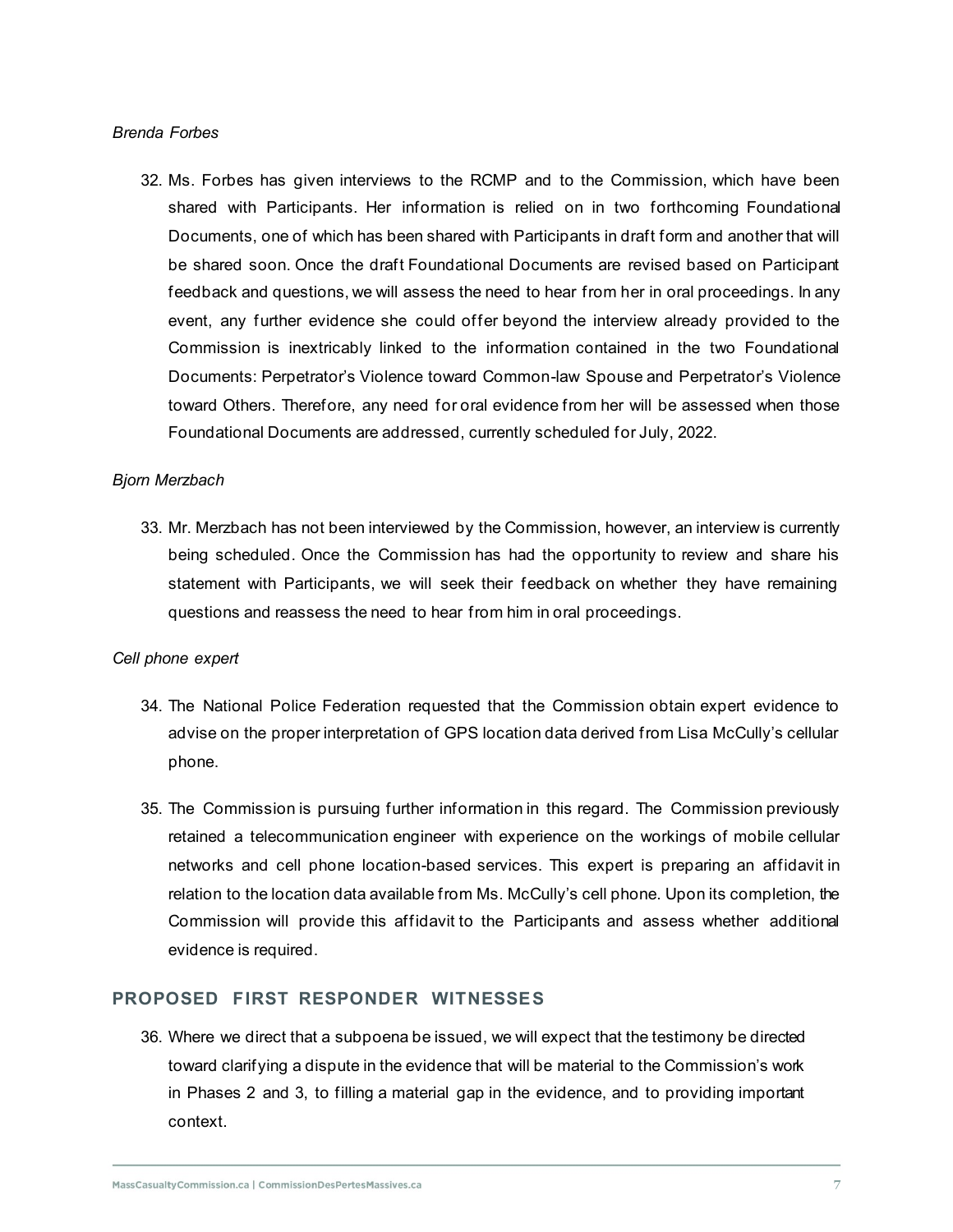- 37. All witnesses will be heard from as individual witnesses providing sworn testimony, except for one group of three who will provide their sworn testimony as a witness panel (described further below).
- 38. As we explained in an earlier ruling, we do not need expert testimony to conclude that RCMP officers responding to this casualty may, to varying degrees, be suffering the effects of their experiences. Being trauma-informed does not mean not hearing from a person; it does mean thinking carefully about how we hear from a person. A traumainformed approach does not automatically excuse someone from testifying, but rather seeks to create conditions in which testifying will be less traumatic. This is accomplished by giving clear direction about what is being asked, a respectful environment, the possibility of taking breaks, etc. It may also mean seeking accommodations such as Participant counsel suggested, insofar as a person's testimony may be gathered in ways other than through subpoena (such as written questions, sworn affidavits, appearing by video, etc.). This is done in order to create conditions in which it is more likely to get the best, most reliable evidence from individuals who are experiencing or have experienced trauma.

#### *Csts. Stuart Beselt, Adam Merchant and Aaron Patton*

- 39. At the outset, we advised Participant counsel that we would hear from the first three officers to arrive at Portapique on April 18, 2020; namely Csts. Beselt, Merchant and Patton.
- 40. Before the public proceedings began, we informed the Participants that while we viewed the facts to be sufficiently clear from the contemporaneous evidence assembled in the Foundational Documents, we anticipated hearing from these three officers with respect to important context they could provide to the facts as set out in the Foundational Documents. Helping us understand their experience of first responders would assist us in making sense of the causes, context, and circumstances of the mass casualty and especially in making implementable recommendations for first responders in future mass casualty situations in a rural setting.
- 41. However, we have listened carefully to counsel for the family Participants and note that although many of their questions are indeed answered in the Foundational Documents, what they are really asking is for an understanding of why the first responders did what they did. We emphasize that the second half of May will be spent focused on the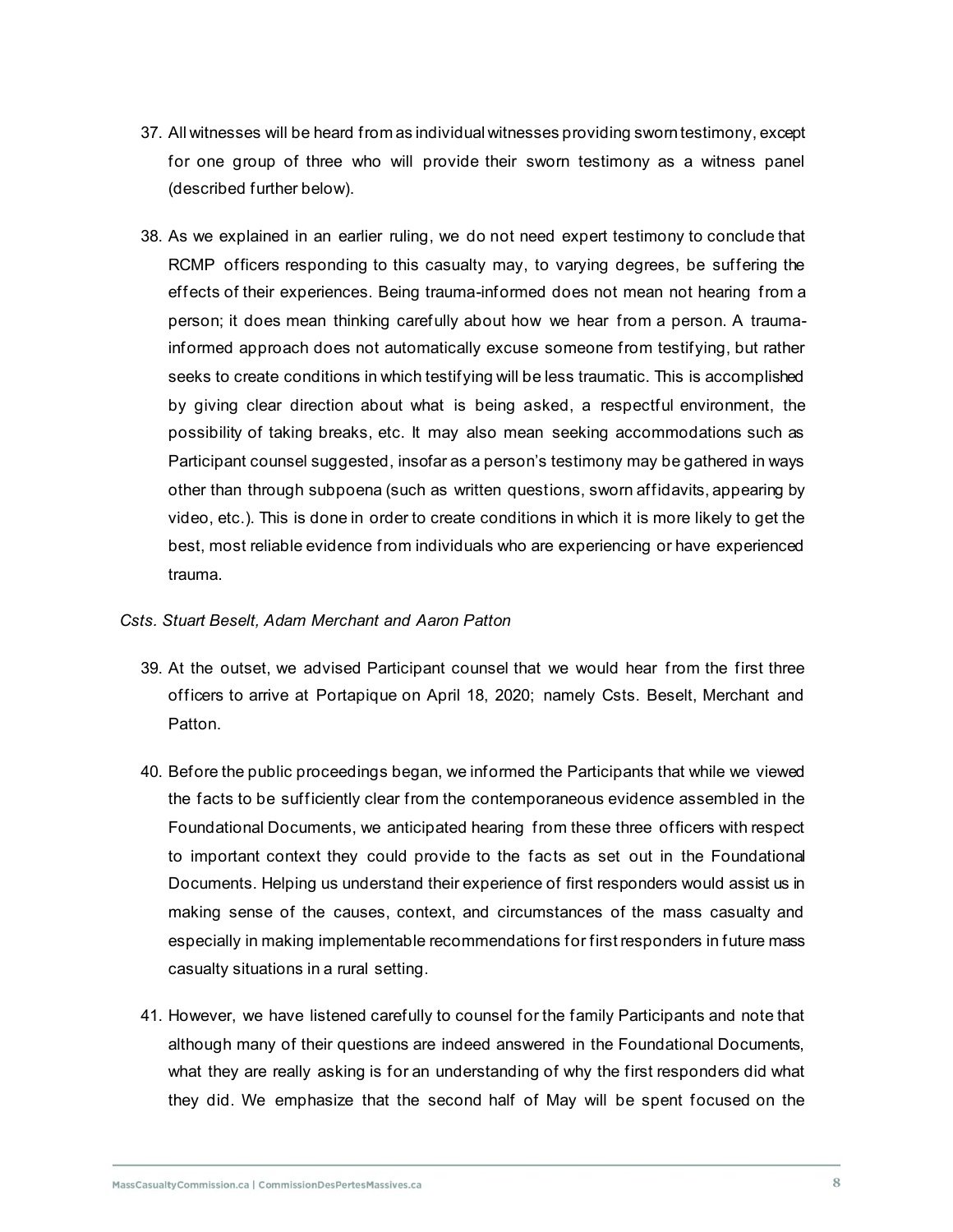command decisions that occurred on April 18-19, 2020, and after, and that we will expect to hear from senior officers during that time to answer for the orders given, not given, or the policy and other frameworks that governed first responder actions that night.

- 42. Nonetheless, given that these three officers were the first to arrive at Portapique that evening and because their roles were so central, we are persuaded that we should hear from them at an earlier opportunity. We will therefore issue subpoenas to them to appear on March 28, 2022 when we resume proceedings. We direct that they will testify under oath together at the same time on a witness panel. This is a practice often used in public inquiries. Witness panels are effective ways to draw out facts and experiences of a group of people who shared a common experience. It is also an effective appro ach since questions are organized by Commission counsel in order to avoid multiple lawyers asking the same questions of witnesses in succession.
- 43. Since these witnesses will be heard regarding a mixture of fact and experience, they will be questioned pursuant to the process set out in the Commission Rules. Our Rules provide for the list of questions for witnesses to be developed consultatively and collaboratively to the extent possible. Commission counsel will canvass Participant counsel for their questions, in addition to those raised in their recent submissions. Commission counsel will compile all the questions, many of which are the same. Additionally, we direct Participant counsel to provide any further questions they wish posed to these witnesses to Commission counsel by March 16, 2022. Once Commission counsel leads the witness through their questions, they will caucus with Participant counsel to see if any further questions remain. As demonstrated by the example of the first technical witness on 911 call centre operations on March 1, 2022, when Participant counsel have additional questions to ask that the Commissioners determine are germane to the mandate, the Commissioners will direct how the questions will be asked. The Commissioners appreciate that several Participant counsel suggested on the record in their submissions in early March that they would be sensitive to the risks of retraumatizing witnesses as they considered the questions for the witnesses.
- 44. We now address the remaining eight proposed officers following orders in Portapique.

# *Cst. Vicki Colford*

45. Cst. Colford was one of the first members to Portapique on the night of April 18, 2020. The Commission has already indicated an interest in hearing from Cst. Colford,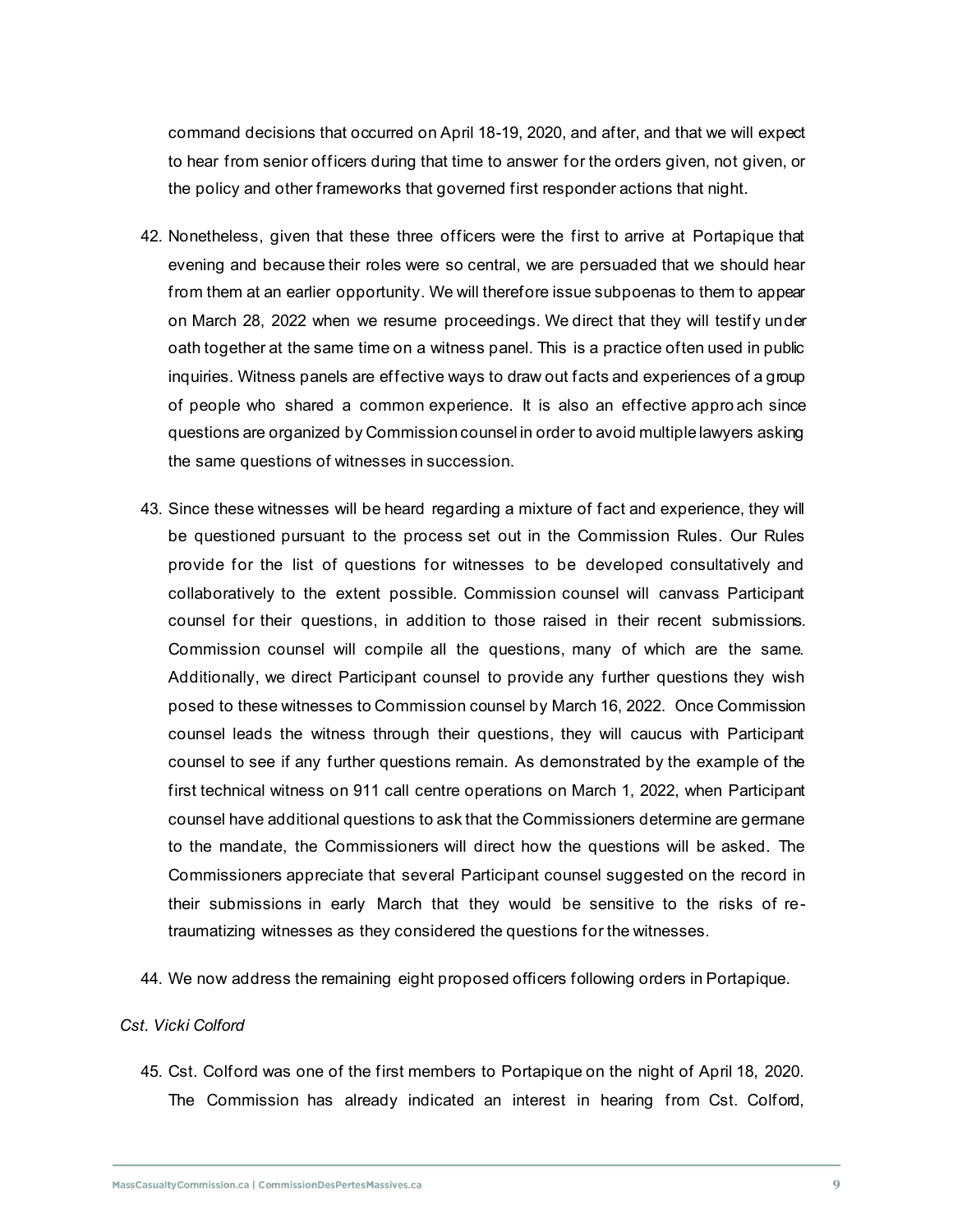specifically regarding containment. We direct that a subpoena be issued. Commission counsel will make arrangements for her to appear as an individual witness to address her knowledge of this aspect of her involvement at Portapique when we resume proceedings in late March.

# *Cst. Chris Grund*

46. We were not persuaded, at this stage, that the questions asked by Participant counsel merit Cst. Grund appearing in public proceedings. We do however have further questions with respect to his engagement on the evening of April 18-19. We direct Commission counsel to gather the questions from Participants, as well as our own, and seek further information from Cst. Grund. We note that counsel for the Attorney General Department of Justice (Canada) and the National Police Federation have offered that all first responders will make themselves available to answer further questions. Once the Commission has had the opportunity to review and share his further statement with Participants, we will seek their feedback on whether they have remaining questions and reassess the need to hear from him in oral proceedings. In addition, we anticipate that the orders made to Cst. Grund with regard to his extraction of the children will be the subject of proceedings related to RCMP command decisions, currently scheduled for the last two weeks in May.

#### *Sgt. Dave Lilly*

47. We were not persuaded, at this stage, that there are any material gaps in the factual record that merit Sgt. Lilly appearing in public proceedings.

# *Cpl. Dion Sutton*

48. We were not persuaded, at this stage. that there are any material gaps in the factual record that merit Cpl. Sutton appearing in public proceedings. However, we note Participant counsel's submission that it would be of assistance to have further information on Cpl. Sutton's containment efforts, given that he was carbine trained and had night vision technology. Any further evidence he could offer beyond the interview already provided to the Commission is inextricably linked to the information contained in the Emergency Response Team Foundational Document. Therefore, any need for oral evidence from him will be assessed when that Foundational Document is addressed, currently scheduled for May 16, 2022.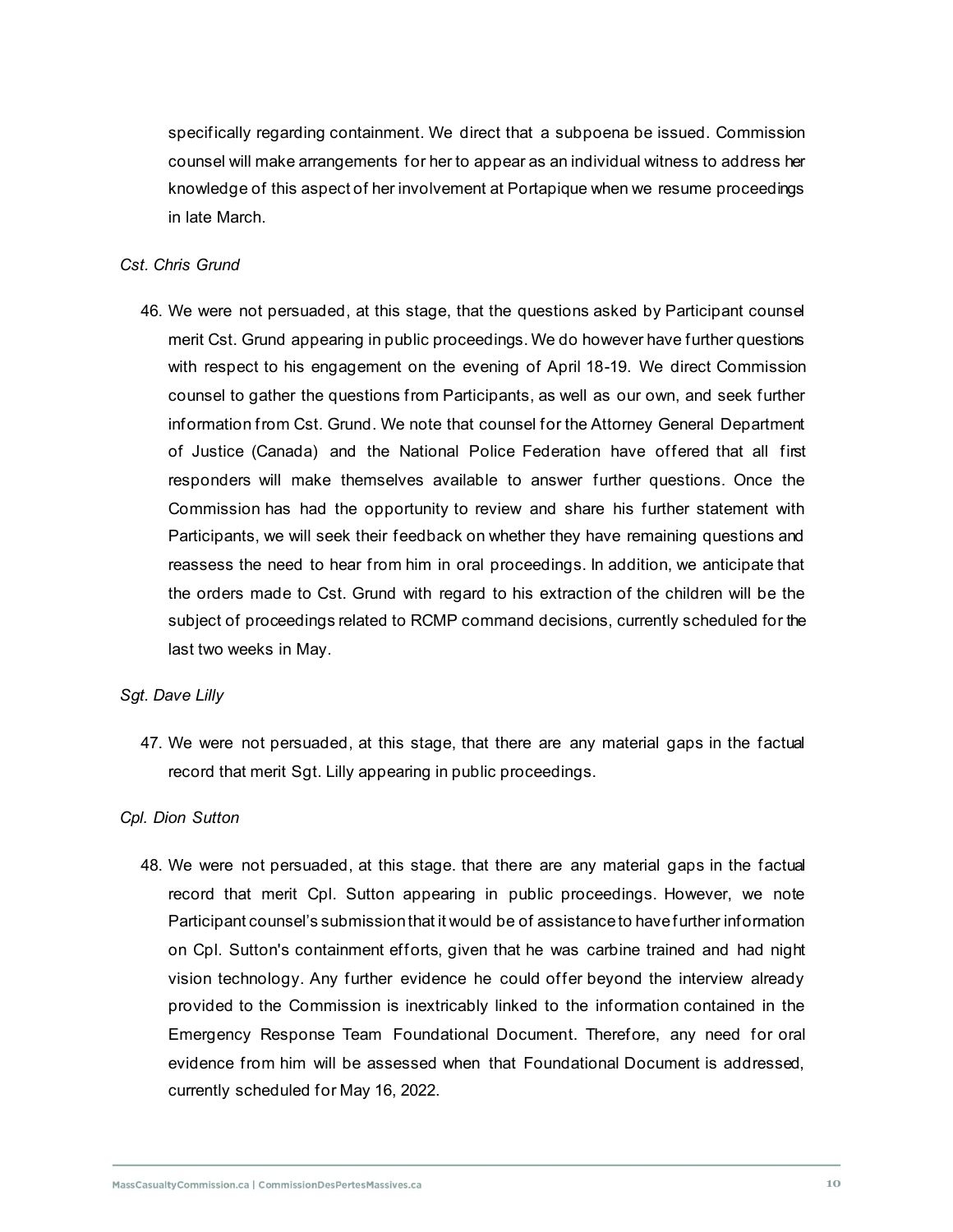## *Csts. Wayne Bent, Nathan Forrest, and Cpl. Jared MacDonald*

49. We acknowledge there is currently a lack of information in the Foundational Documents regarding the residents of Cobequid Court, as addressed in the submissions of Participant counsel. Unlike other aspects of what happened in Portapique on the night of April 18, we do not have contemporaneous records such as radio transmissions and 911 calls that assist us with establishing the facts for the families of Cobequid Court. The Next of Kin Notifications to Families Foundational Document includes some information about the troubling gaps in evidence related to Cobequid Court residents. After Participants' counsel have had the opportunity to review that draft Foundational Document, we expect that time should be scheduled in public proceedings to address the questions raised about the evacuation plan in Portapique and the delay in locating these victims. We anticipate that we will want to hear from these three officers, by subpoena, in relation to this aspect of the factual record.

## *Cst. Jeff MacFarlane*

50. We agree with Participant counsel that it would be of assistance to have further information from Cst. MacFarlane. We direct that an interview be sought and anticipate that the evidence he could offer to the Commission is inextricably linked to the information contained in the Foundational Document about the decommissioned replica cruiser RCMP vehicle. Therefore, any need for oral evidence from him will be assessed when that Foundational Document is addressed, currently scheduled for April 26, 2022.

#### *Donnalee Williston*

51. We note that Ms. Williston provided an interview to the Commission and the contemporaneous call log has been disclosed to Participants. We agree that there are specific questions about the information Ms. Williston received during the 911 call with Jamie Blair and what information was passed on to dispatch. We direct that Commission counsel and counsel for Ms. Williston arrange to have these additional questions addressed by sworn affidavit.

*S/Sgt. Steve Halliday, S/Sgt. Addie MacCallum, Sgt. Andy O'Brien, S/Sgt. Brian Rehill, and S/Sgt. Jeff West*

52. As noted during public proceedings, the Commission has determined it will hear oral evidence from these officers. These witnesses will have information related to all of the